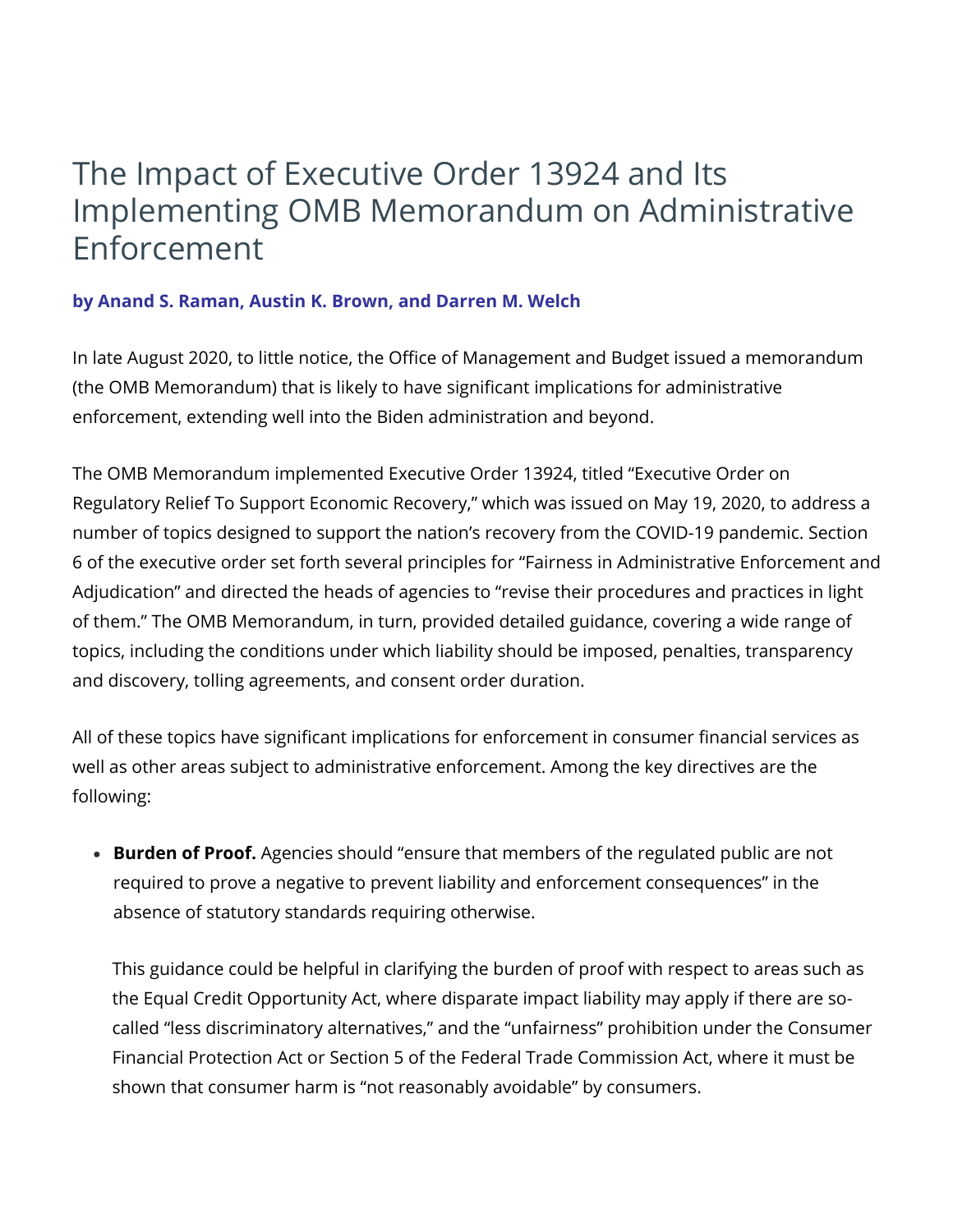**Penalties and Leniency.** Agencies should "consider applying the rule of lenity" — a doctrine more frequently applied in the criminal context — in administrative investigations, enforcement actions and administrative adjudications where there are "genuine statutory or regulatory ambiguities" related to violations and penalties. Furthermore, agencies should establish "policies of enforcement discretion that decline enforcement or the imposition of a penalty, as appropriate … when the agency determines that the regulated party attempted in good faith to comply with the law."

While good faith is generally a factor in determining the amount of penalties, the OMB Memorandum goes further and suggests that agencies should formally consider abstaining from imposing penalties, or from initiating an enforcement action in the first instance, where the institution has acted in good faith.

**Promptness and Tolling Agreements.** Administrative enforcement should be "prompt," and agencies should "seek approval of an Officer of the United States, or if necessitated by good cause, his or her designee, before entering into a tolling agreement."

It has become commonplace for investigations to last several years and for enforcement agencies to request tolling agreements, sometimes in the early stages of an investigation and often without identifying any special need for tolling. The OMB Memorandum may make such requests less common.

**Investigation Closure.** When a party has been informed that it is under investigation, the agency "should inform the party when the investigation is closed and, when the agency has made no finding of violation, so state."

Agencies frequently close investigations or allow them to become inactive without notifying the institution, which can create hardship and uncertainty for institutions, especially those with public disclosure obligations.

**Disclosure of Favorable Evidence.** Agencies should "conform their civil adjudicatory evidence disclosure practices to those described by the Supreme Court in *Brady v. Maryland* [requiring disclosure by the government of exculpatory evidence]" and other cases. In addition, agencies should "timely disclose exculpatory evidence to the target party of enforcement using similar procedures as those laid out in the *Justice Manual* of the U.S. Department of Justice."

While these provisions in the OMB Memorandum appear focused on adjudicatory proceedings, similar principles may encourage agencies to be more transparent regarding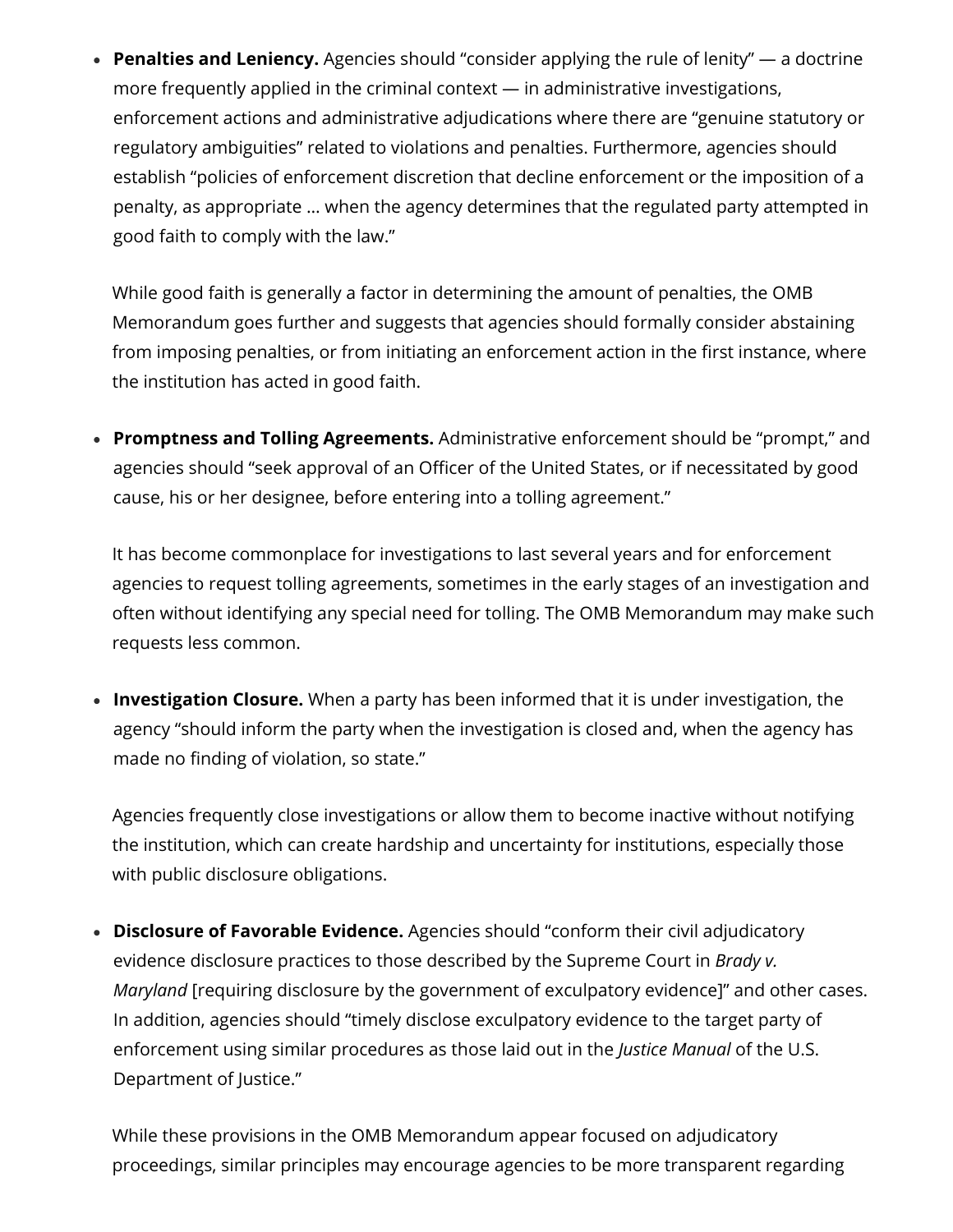evidence in the investigatory and pre-suit phases as well.

**Statutory and Regulatory Violations.** Liability "should be imposed only for violations of statutes or duly issued regulations."

Some agencies have sought to impose liability based on violation of agency policy or guidance documents, rather than legal obligations based directly on statutory or regulation text. This practice is not permitted under the OMB Memorandum.

**Limited Duration of Consent Orders.** Agencies should "adopt expiration dates and/or termination criteria for consent orders." In addition, "[d]ecade(s)-long settlement terms that are disproportionate to the violation(s) of law should be strongly disfavored absent a clear and convincing need for time to implement a remedy such as, *g.,* infrastructure improvements or long-term remedial actions."

Agencies frequently seek long consent order terms (and, in some cases, no defined ending period). The OMB Memorandum may support arguments for a narrow tailoring between the term of the consent order and the nature of the remedial measures.

The impact of the OMB Memorandum remains to be seen, particularly as to directives such as "prompt" resolution, which are inherently subjective. Moreover, the OMB Memorandum does not purport to create rights enforceable by parties. Nonetheless, it represents a potential move toward greater fairness and transparency in administrative enforcement.

**Anand S. [Raman](https://www.skadden.com/professionals/r/raman-anand-s)** is a partner, and **Austin K. [Brown](https://www.skadden.com/professionals/b/brown-austin-k)** and **[Darren](https://www.skadden.com/professionals/w/welch-darren-m) M. Welch** are counsel, at Skadden, Arps, Slate, Meagher, & Flom LLP.

## **Disclaimer**

The views, opinions and positions expressed within all posts are those of the author alone and do not represent those of the Program on Corporate Compliance and Enforcement (PCCE) or of New York University School of Law. PCCE makes no representations as to the accuracy, completeness and validity of any statements made on this site and will not be liable for any errors, omissions or representations. The copyright of this content belongs to the author and any liability with regards to infringement of intellectual property rights remains with the author.

This entry was posted in Commodity Futures Trading [Commission](https://wp.nyu.edu/compliance_enforcement/category/cftc/) (CFTC), Corporate Civil Liability and [Enforcement,](https://wp.nyu.edu/compliance_enforcement/category/corporate-civil-liability-and-enforcement/) COVID-19/ [Coronavirus,](https://wp.nyu.edu/compliance_enforcement/category/covid-19/) [Enforcement](https://wp.nyu.edu/compliance_enforcement/category/enforcement-policy/) Policy, Federal Trade [Commission](https://wp.nyu.edu/compliance_enforcement/category/federal-trade-commission-ftc/) (FTC), Financial [Institutions](https://wp.nyu.edu/compliance_enforcement/category/financial-institutions/), Securities and Exchange [Commission](https://wp.nyu.edu/compliance_enforcement/category/securities-and-exchange-commission-sec/) (SEC) and tagged Anand S. [Raman](https://wp.nyu.edu/compliance_enforcement/tag/anand-s-raman/), Austin K. [Brown](https://wp.nyu.edu/compliance_enforcement/tag/austin-k-brown/), [Darren](https://wp.nyu.edu/compliance_enforcement/tag/darren-m-welch/) M. Welch on